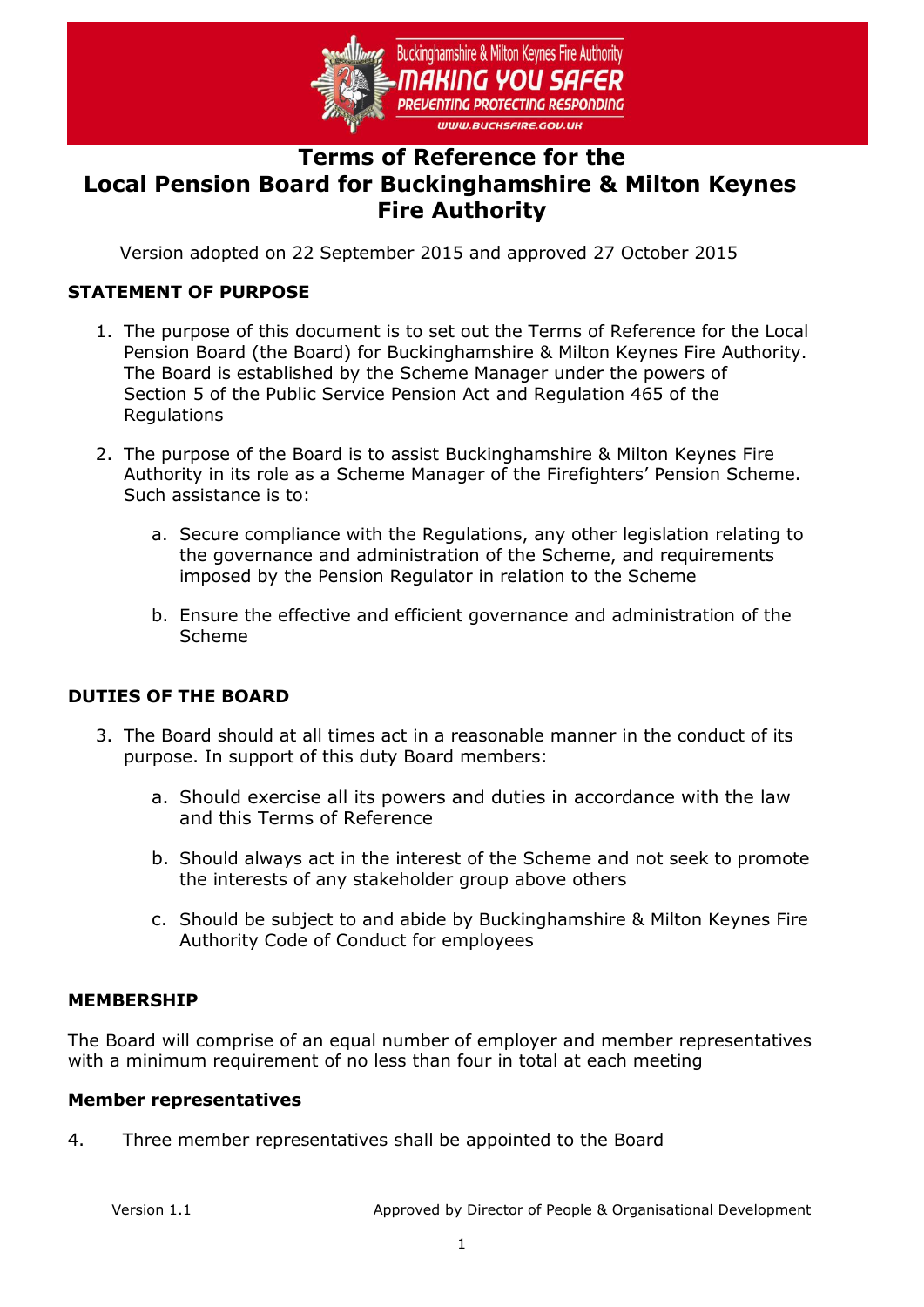

- 5. Member representatives shall either be members of the Scheme administered by Buckinghamshire & Milton Keynes Fire Authority or have experience of representing pension Scheme members in a similar capacity
	- 6. Member representatives should be able to demonstrate their capacity to attend and complete the necessary preparation for meetings and participate in training as required

### **Employer representatives**

- 7. Three employer representatives shall be appointed to the Board
- 8. Employer representatives shall be office holders or senior employees of Buckinghamshire & Milton Keynes Fire Authority or have experience of representing Scheme employers in a similar capacity. Office holders or employees of Buckinghamshire & Milton Keynes Fire Authority with delegated responsibility for discharging the Scheme Manager function of Buckinghamshire & Milton Keynes Fire Authority may not serve as employer representatives
- 9. Employer representatives should be able to demonstrate their capacity to attend and complete the necessary preparation for meetings and participate in training as required
- 10. Employer representatives shall be appointed by Buckinghamshire & Milton Keynes Fire Authority in a manner which it considers best promotes the purpose of the Board

# **APPOINTMENT OF CHAIR**

- 11. The Scheme Manager shall appoint a Chair of the Board
- 12. Where the Chair's term of office terminates by natural expiry or for any other reason, the Scheme Manager will re-appoint / appoint a Chair for a further term
- 13. The Chair will ensure that meetings are properly conducted and the decision of the Chair on all points of procedure and order shall be final
- 14. The Chair may delegate any of their functions apart from the responsibility to appoint Board Members as necessary

### **NOTIFICATION OF APPOINTMENTS**

15. On appointment to the Board, Buckinghamshire & Milton Keynes Fire Authority shall publish the name of those on the Board

Version 1.1 Approved by Director of People & Organisational Development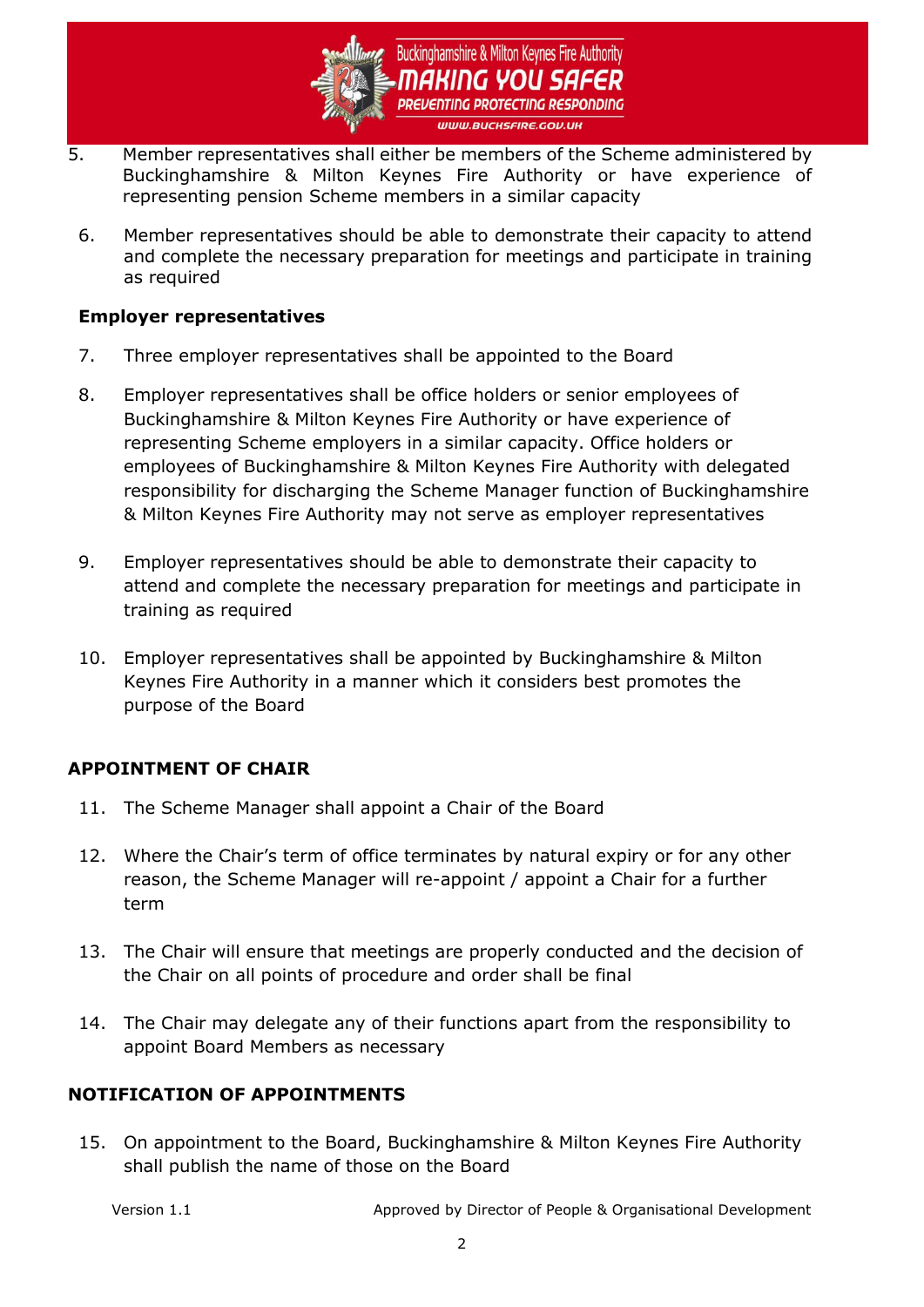

### **CONFLICTS OF INTEREST**

- 16. All members of the Board must declare to Buckinghamshire & Milton Keynes Fire Authority on appointment, and at any such time as their circumstances change, any potential conflicts of interest arising as a result of their position on the Board
- 17. Buckinghamshire & Milton Keynes Fire Authority will ensure that any potential conflict is effectively managed in line with both the internal procedures of Buckinghamshire & Milton Keynes Fire Authority and the requirements of the Pensions Regulators Code of Practice on conflicts of interest for Board members (appendix 1)

### **KNOWLEDGE AND UNDERSTANDING**

- 18. Board members shall attend and participate in training arranged in order to meet and maintain the requirements set out in the Board's knowledge and understanding framework
- 19. Board members shall participate in such personal training needs analysis or other processes that are put in place in order to ensure they maintain the required level of knowledge and understanding to carry out their role on the Board

# **TERMS OF OFFICE**

- 20. A Board member wishing to resign, is expected to give one month's notice in writing to the Chair of the Board
- 21. Board membership may be terminated prior to the end of the term of office due to:
	- a. A member representative appointed on the basis of their membership of the Scheme no longer being a member of the Scheme
	- b. A member representative no longer being a member of the body on which their appointment relied
	- c. An employer representative no longer holding the office or employment or being a member of the body on which their appointment relied
	- d. The representative no longer being able to demonstrate their capacity to attend and prepare for meetings or to participate in required training
- 22. Where a vacancy arises for a Board member mid-term, the Chair and Scheme Manager will consider and agree on the process to be used to fill that vacancy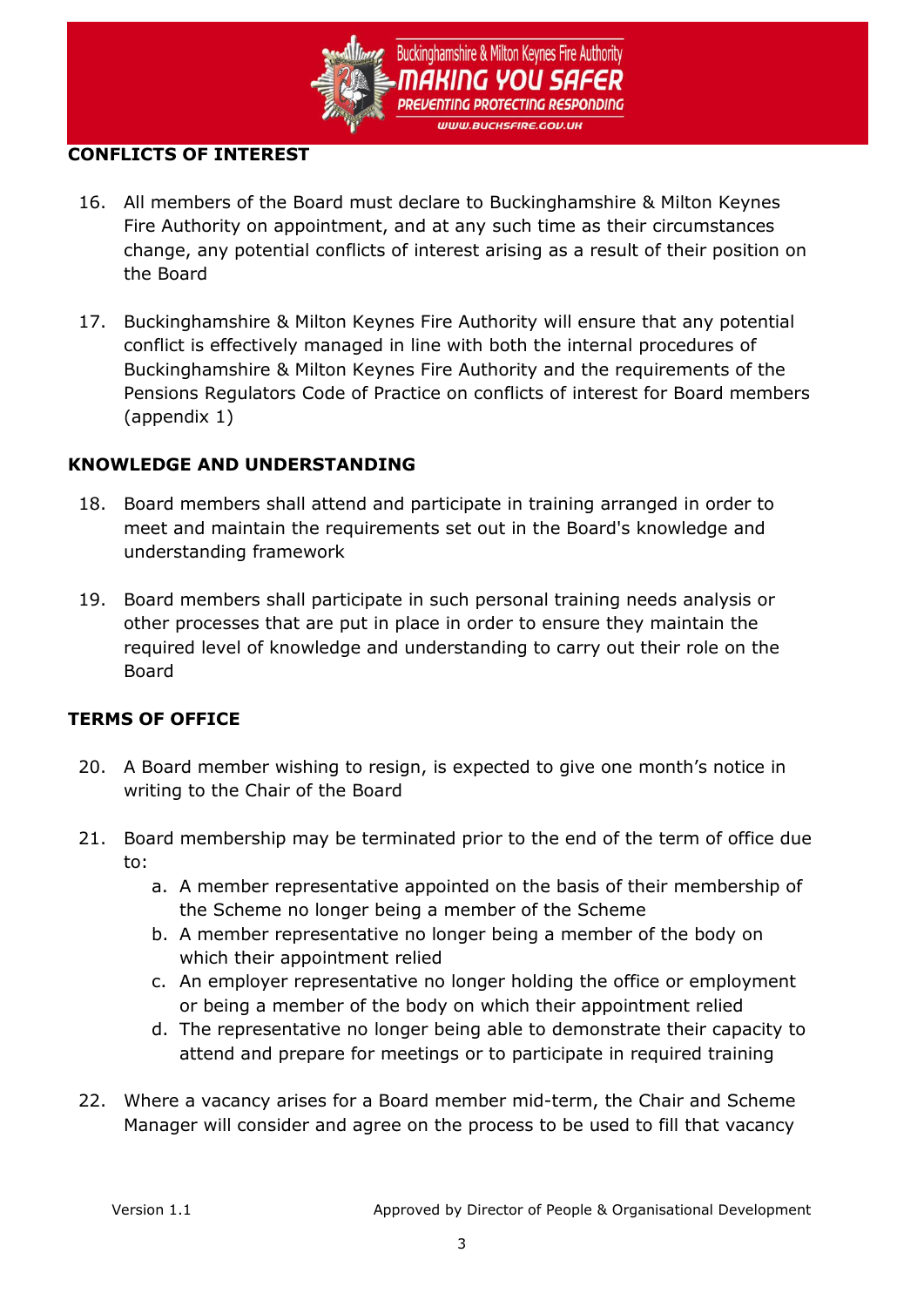

### **DECISION MAKING AND ADMINISTRATION**

### **Notice of Meetings, Agendas and Minutes**

- 23. The Chair of the Board will prepare an agenda prior to each Board meeting. The agenda shall be approved by the Scheme Manager before it is circulated
- 24. Notice of meetings should be provided to all Board members seven calendar days in advance of each meeting. If a Board member decision is required as a matter of urgency, a shorter notice period will be used
- 25. The agenda and any papers for the Board will be issued at least seven calendar days (where practicable) in advance of the meeting except in the case of matters of urgency
- 26. Minutes of each meeting including all actions and agreements will be recorded and circulated to all Board members within seven calendar days after the meeting. These minutes will be subject to formal agreement by the Chair taking consideration of comments by Board members (which may be done electronically between meetings)
- 27. Minutes and other appropriate documentation will be published on the Authority's intranet
- 28. The minutes may, at the discretion of the Chair, be edited to exclude items on the grounds that they would either involve the likely disclosure of exempt information as required under the Data Protection and Information Security procedures
- 29. The Board will report to the appropriate member committee as necessary, and as a minimum on an annual basis, along with more frequent reporting to the Strategic Management Board as required

# **Location and timing**

- 30. Meetings of the Board will normally take place at the Authority's Headquarters site
- 31. Meetings will be within the times of 10.00 and 16.00 on a normal working day, between Monday to Friday (excluding public holidays)
- 32. The Board will meet as a minimum on four occasions in each calendar year. The Chair may call, or agree to call, additional meetings in exceptional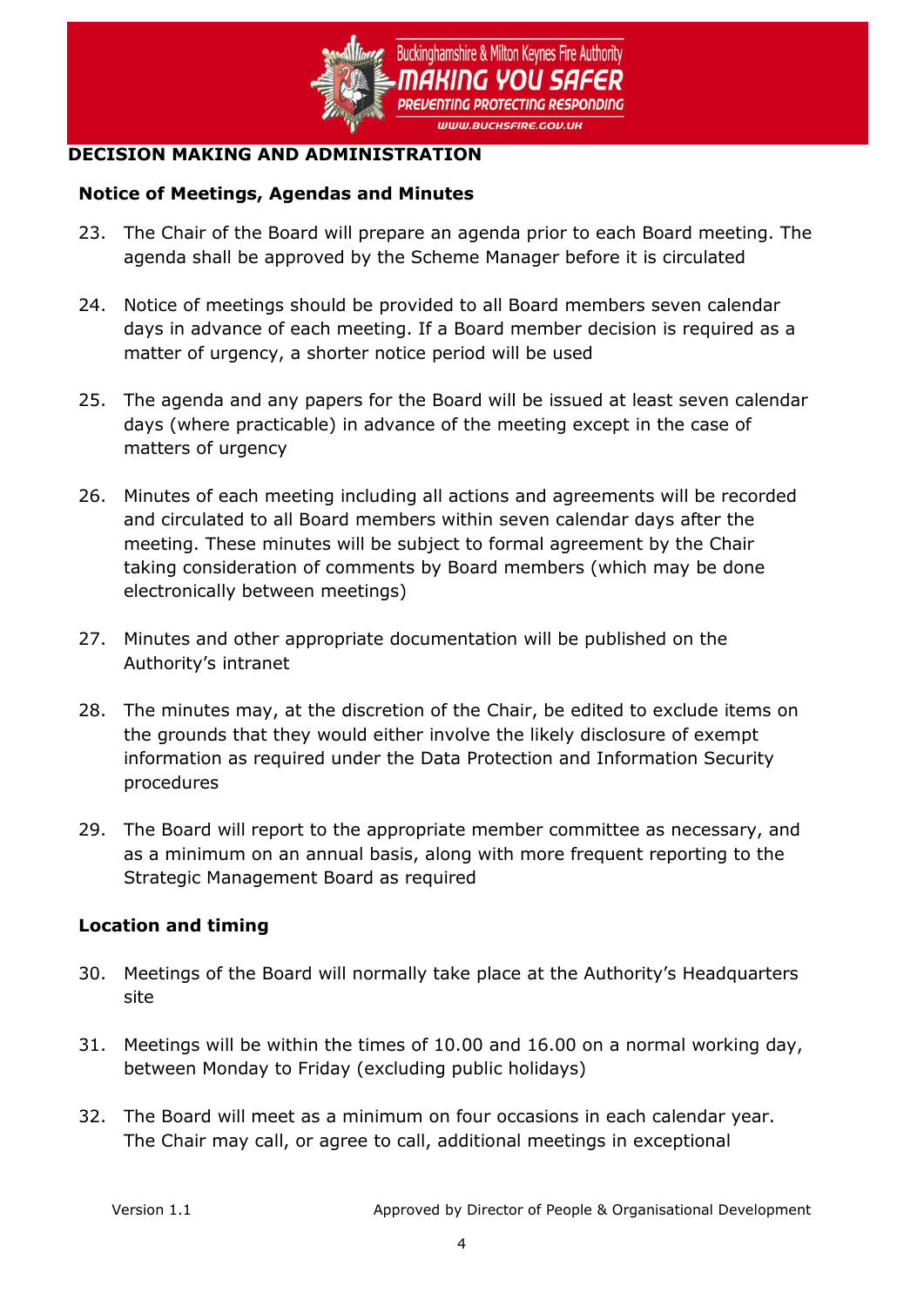

circumstances. There shall also be ability for Board members and/or the Scheme Manager to require a special meeting to be convened on notice

33. Urgent business of the Board between meetings may, in exceptional circumstances, be conducted via communications between members of the Board including telephone conferencing and e-mails

### **Budget and expenses**

- 34. Board members will be entitled to claim expenses as determined by the Scheme Manager and as set out in HMRC guidelines
- 35. It is anticipated that managers of Board members will permit reasonable time off to allow the Board member to perform their role
- 36. The Board will have access to a limited budget for specified purposes such as seeking professional advice, training and meeting the costs of any claim for expenses. Approval must be sought from the Scheme Manager in the first instance and granted on a case by case basis

### **QUORUM**

37. The total number of members required to be present for a meeting to be quorate is four

#### **VOTING**

- 38. The Chair shall determine when consensus has been reached
- 39. Where consensus is not achieved this should be recorded by the Chair
- 40. When appropriate, and with sufficient notice, advisors and substitutes can attend Board meetings, however they will not have voting rights
- 41. In support of its core functions the Board may make a request for information to the Chief Fire Officer/CEO with regard to any aspect of the Scheme Manager function. Any such request should be reasonably complied with in both scope and timing
- 42. In support of its core functions the Board may make recommendations to the Chief Fire Officer/CEO which should be considered and a response made to the Board on the outcome within a reasonable period of time